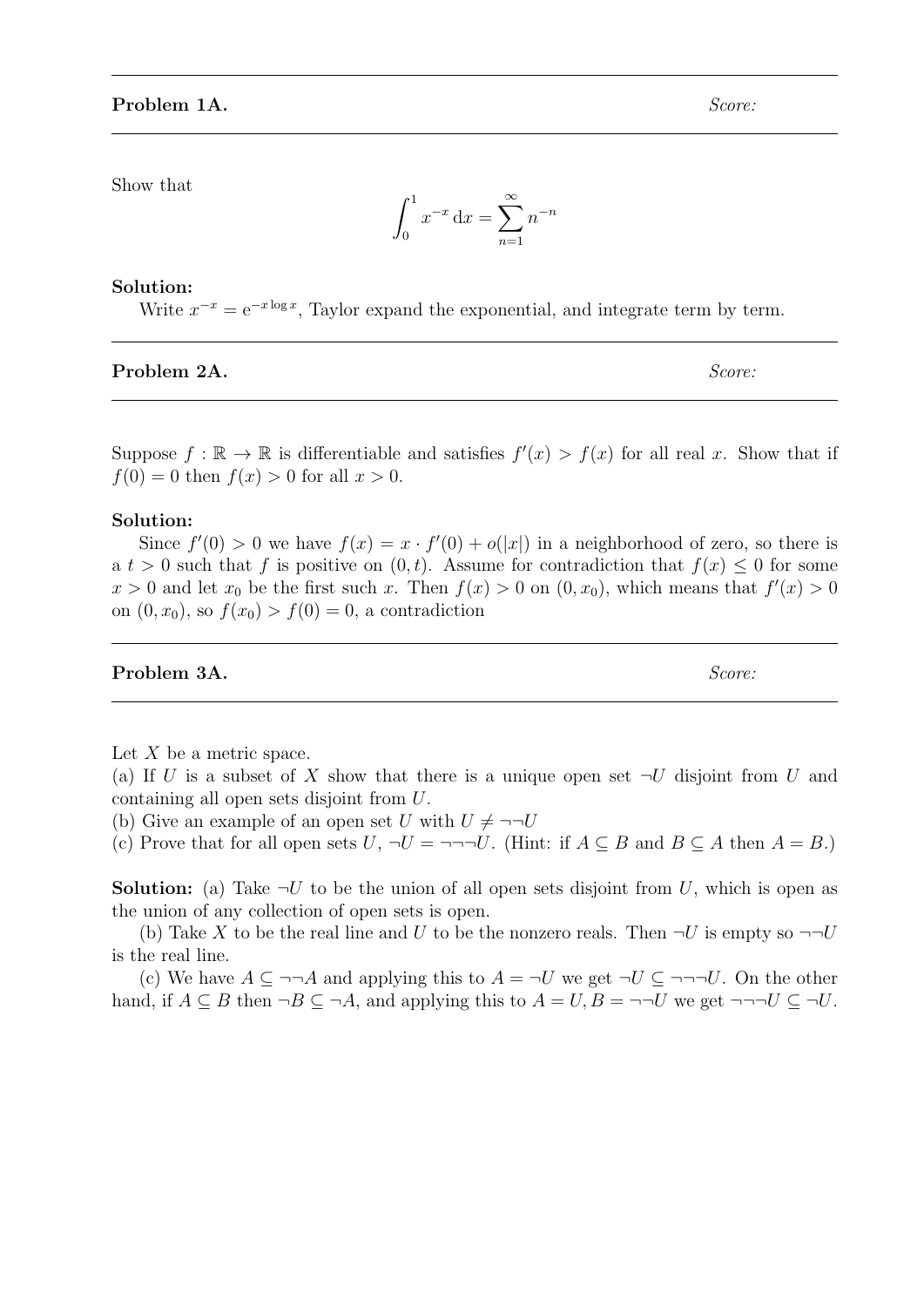# Problem 4A. Score:

Let a be a real number with  $|a| < 1$ . Prove that

$$
\sum_{k=1}^{\infty} a^k \cos(k\theta) = \frac{-a^2 + a\cos\theta}{1 + a^2 - 2a\cos\theta}
$$

**Solution:** We use the fact that for any complex number  $z = e^{i\theta} = \cos \theta + i \sin \theta \in \mathbb{C}$ 

$$
\frac{1}{1 - az} = \sum_{k=0}^{\infty} a^k z^k = \sum_{k=0}^{\infty} a^k e^{ik\theta} = 1 + \sum_{k=1}^{\infty} a^k (\cos(k\theta) + i \sin(k\theta)).
$$

Therefore

$$
\sum_{k=1}^{\infty} a^k \cos(k\theta) = \Re\left(\frac{1}{1 - az} - 1\right) = \Re\left(\frac{az}{1 - az}\right) = \Re\left(\frac{az(1 - a\bar{z})}{|1 - az|^2}\right)
$$

$$
= \Re\left(\frac{a\bar{z} - a^2}{(1 - a\cos\theta)^2 + (a\sin\theta)^2}\right) = \frac{a\cos\theta - a^2}{1 + a^2 - 2a\cos\theta}
$$

# Problem 5A. Score:

Describe a conformal map from the set

$$
\{|z - 4i| < 4\} \cap \{|z - i| > 1\}
$$

oto the open unit disk.

Solution: Compose

$$
f_1: z \to 1/z
$$
  

$$
f_2: z \to 8\pi (z + i/2)/3
$$
  

$$
f_3: z \to exp(z)
$$
  

$$
f_4: z \to (z - i)/(z + i)
$$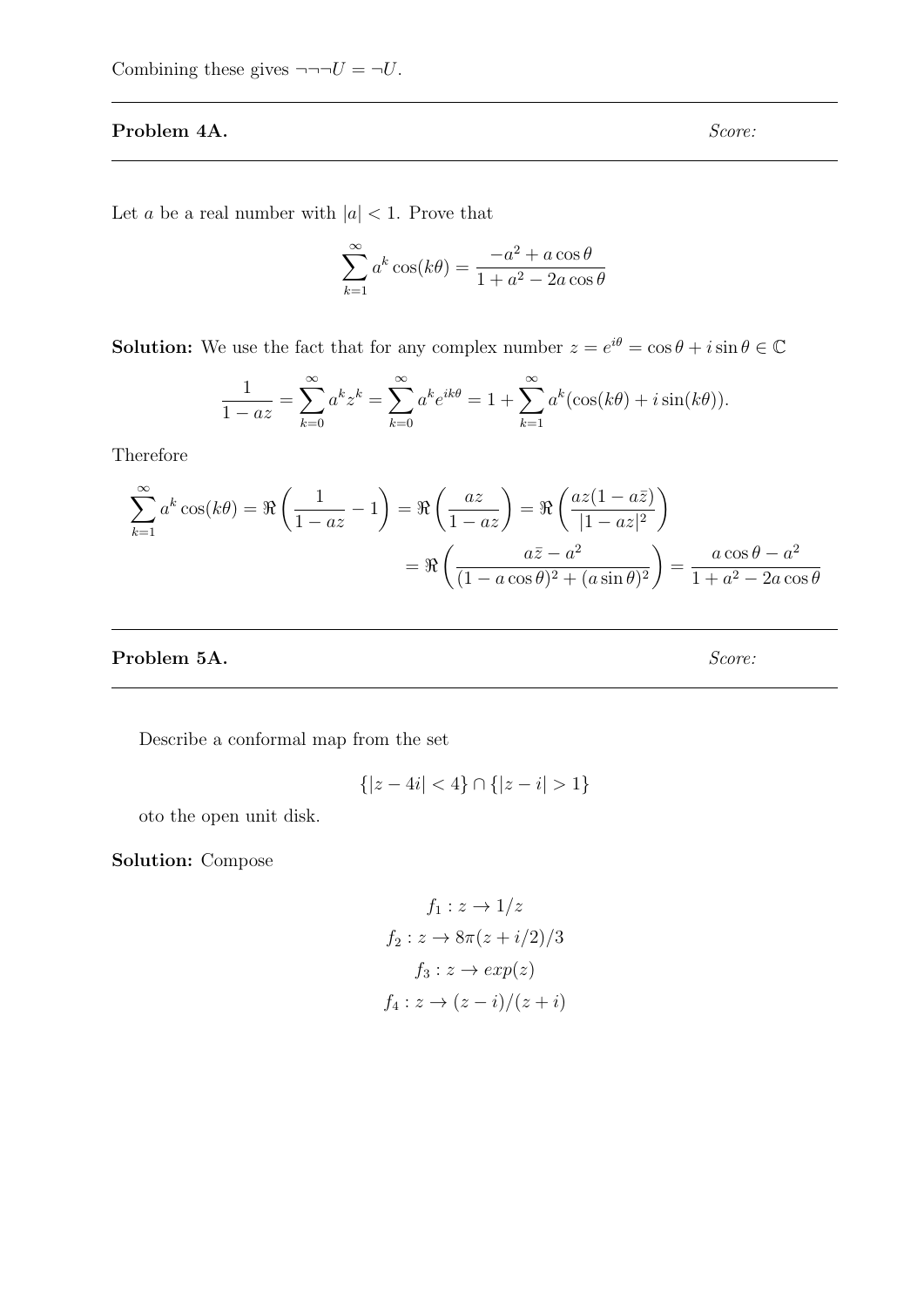Let A be an  $n \times n$  matrix with real entries such that  $(A - I)^m = 0$  for some  $m \ge 1$ . Prove that there exists an  $n \times n$  matrix B with real entries such that  $B^2 = A$ .

**Solution:** Write  $A = I + N$ , so  $N<sup>m</sup> = 0$ . Let  $P(x)$  be the *m*-th Taylor polynomial of the **SOUTION:** Write  $A = I + N$ , so  $N^m = 0$ . Let  $P(x)$  be the *n* function  $\sqrt{1+x}$ , so  $P(x)^2 \equiv 1+x \pmod{x^m}$ . In other words

$$
P(x)^2 = 1 + x + x^m Q(x)
$$

for some  $Q(x) \in \mathbb{R}[x]$ . Then

$$
P(N)^{2} = I + N + N^{m}Q(N) = I + N = A,
$$

so  $B := P(N)$  satisfies  $B^2 = A$ . S

### **Problem 7A.** Score:

Suppose  $A = (a_{ij})$  is a real symmetric  $n \times n$  matrix with nonnegative eigenvalues. Show that

$$
|a_{ij}| \le \sqrt{a_{ii} a_{jj}}
$$

for all distinct  $i, j \leq n$ .

### Solution:

Since A is symmetric with nonnegative eigenvalues, we may diagonalize A as  $A = UDU^{T}$ with positive D, so  $A = B^T B$  for  $B^T = UD^{1/2}$ . Thus, A is a Gram matrix, i.e.,  $a_{ij} = \langle v_i, v_j \rangle$ where  $v_i$  are the columns of B, so by Cauchy Schwartz  $a_{ij} \le ||v_i|| ||v_j|| \le \sqrt{a_{ii} a_{jj}}$ , as desired.

**Problem 8A.** Score:

For three non-zero integers  $a, b$  and  $c$  show that

 $gcd(a, lcm(b, c)) = lcm(gcd(a, b), gcd(a, c)).$ 

where gcd and lcm stand for the greatest common divisor and the least common multiple of two integers, respectively.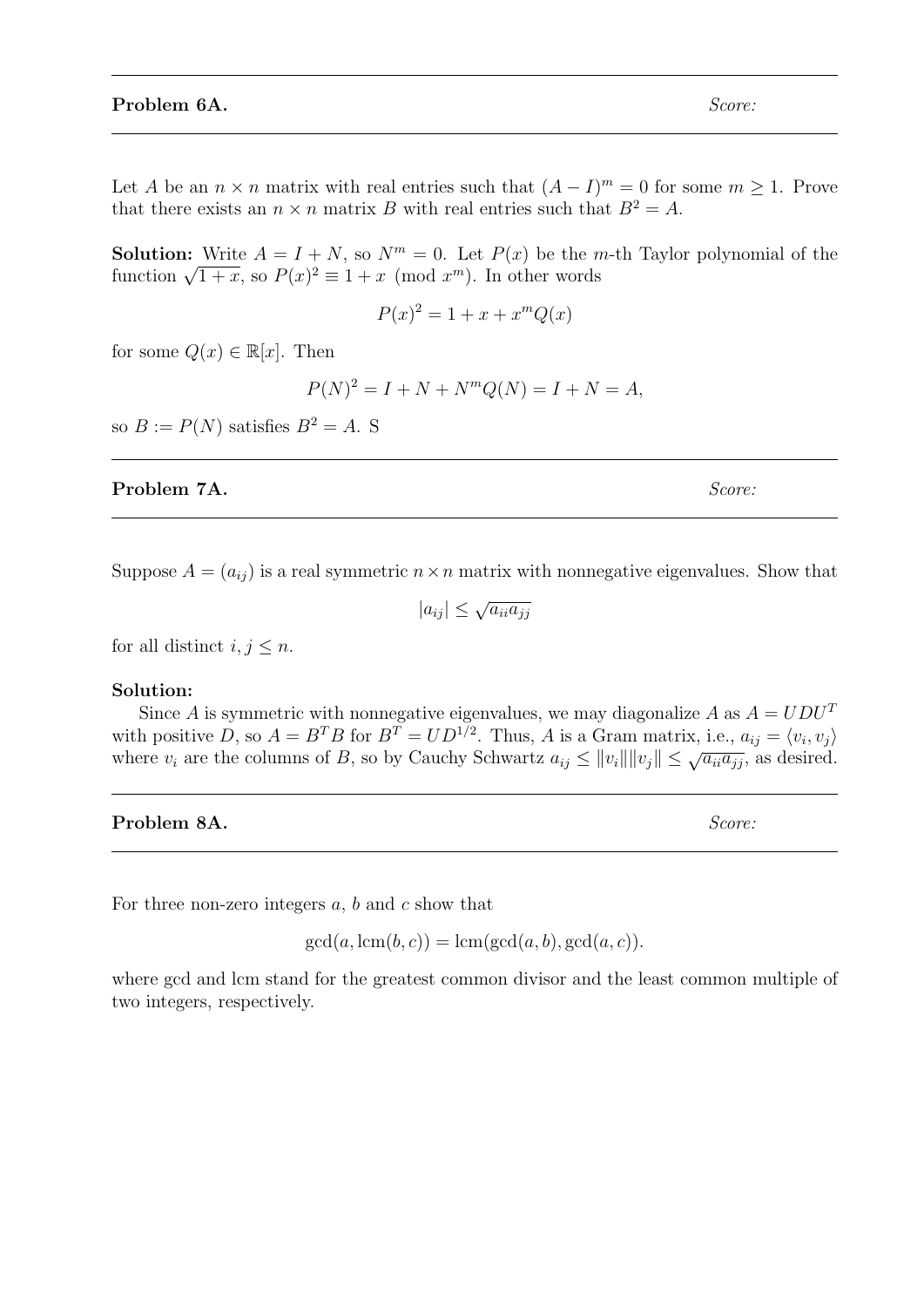**Solution:** Given a prime p, let  $\alpha$ ,  $\beta$ , and  $\gamma$  be the exponents of p in the prime factorization of a, b, and c, respectively. Then it will suffice to show that

 $\min\{\alpha, \max\{\beta, \gamma\}\} = \max\{\min\{\alpha, \beta\}, \min\{\alpha, \gamma\}\}.$ 

Without loss of generality, we may assume that  $\beta \leq \gamma$ ; in that case max $\{\beta, \gamma\} = \gamma$  and  $\min{\{\alpha, \beta\}} \leq \min{\{\alpha, \gamma\}}$ . Therefore the above equation is true because both sides are equal to min $\{\alpha, \gamma\}.$ 

## **Problem 9A.** Score:

Suppose a prime number  $p$  divides the order of a finite group  $G$ . Prove the existence of an element  $q \in G$  of order p.

**Solution:** Consider the set  $X = \{(g_1, \ldots, g_p) \in G^p \mid g_1 \cdots g_p = e\}$ . It is acted upon by the cyclic group  $\mathbf{Z}/p\mathbf{Z}$  with  $1 \in \mathbf{Z}/p\mathbf{Z}$  acting as the cyclic shift

$$
(g_1,\ldots,g_p)\longmapsto (g_p,g_1,\ldots,g_{p-1}).
$$

A fixed point of this action is a constant p-tuple  $(g, \ldots, g)$  such that  $g^p = e$ . The number of fixed points is not zero, since  $(e, \ldots, e)$  is a fixed point, and is congruent modulo p to

 $|X| = |G|^{p-1},$ 

i.e., it is divisible by p, since  $p > 1$ . It follows that there is an element  $g \neq e$  with  $g^p = e$ .

## **Problem 1B.** Score:

A mathematician (stupidly) tries to estimate  $\pi^2/6 = \sum_{n=1}^{\infty} 1/n^2$  by taking the sum of the first  $N$  terms of the series. What is the smallest value of  $N$  such that the error of this approximation is at most 10<sup>−</sup><sup>6</sup> ? Hint: integral test.

### Solution:

The integral test shows that  $1/(N+1) < \sum_{n=N+1}^{\infty} 1/n^2 < 1/N$ , so  $N = 10^6$ .

# Problem 2B. Score: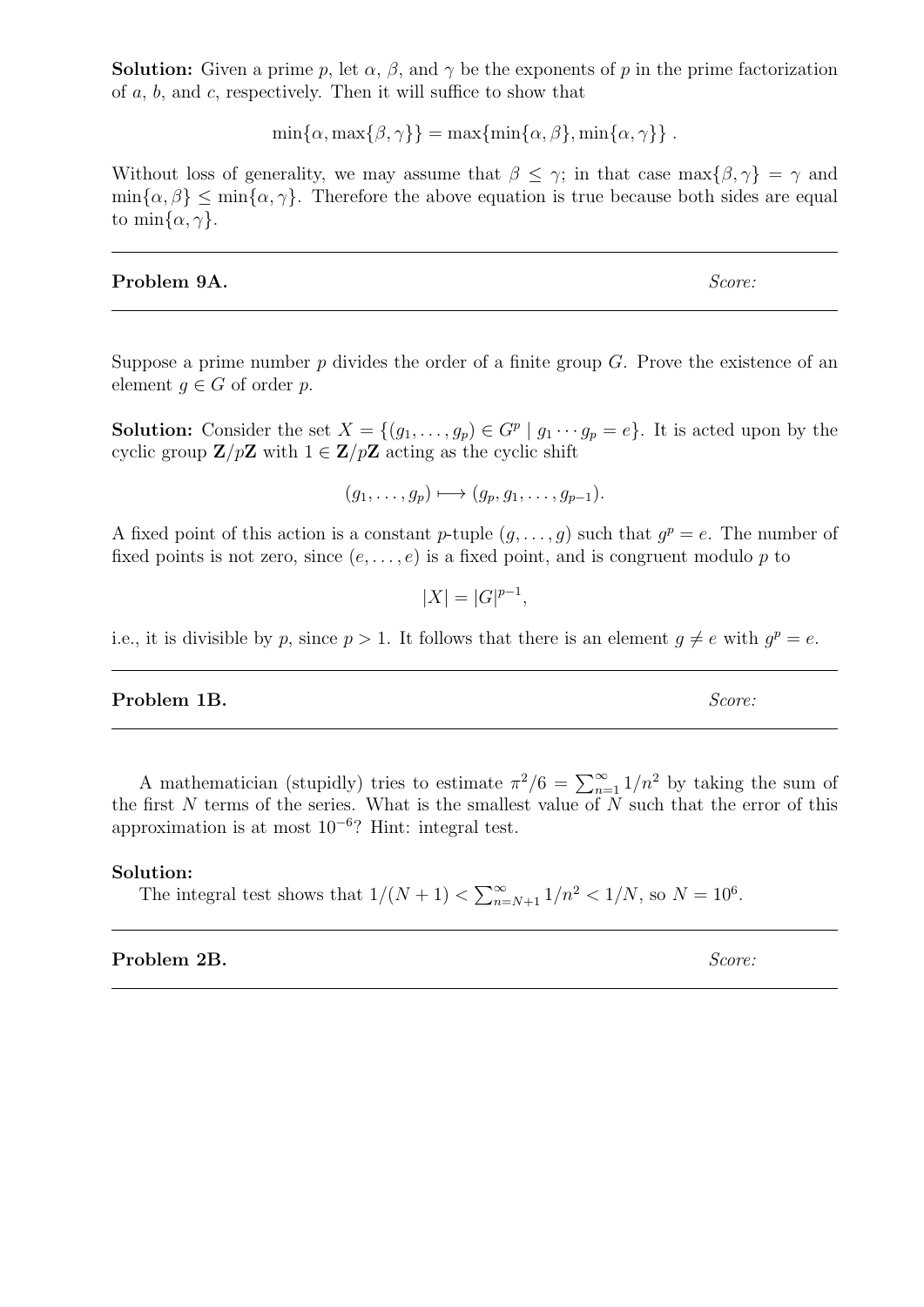Suppose  $p(z)$  is a nonconstant real polynomial such that for some real number a,  $p(a) \neq 0$ and  $p'(a) = p''(a) = 0$ . Prove that p must have at least one nonreal zero.

**Solution:** Observe that if  $q(z)$  is a real-rooted polynomial with distinct roots, then by Rolle's theorem  $q'(z)$  is also real-rooted (since it has degree one less than the degree of q) and has the property that between every two roots of  $q'$  there is a root of  $q$ . Since polynomials with distinct roots are dense in the set of real-rooted polynomials, this implies that if  $q$  is any real-rooted polynomial and  $q'(z)$  has a double root at z then  $q(z) = 0$ .

For the given polynomial  $p'(z)$  has a double root at a, but  $p(a) \neq 0$ , so p cannot be real-rooted.

Problem 3B. Score:

Prove that a continuous function from  $\mathbb R$  to  $\mathbb R$  which maps open sets to open sets must be monotone.

**Solution:** We prove the contrapositive. Assume f is not monotone, i.e., there exist  $a < b < c$ with  $f(a) < f(b)$  and  $f(b) > f(c)$  or with  $f(a) > f(b)$  and  $f(b) < f(c)$ . In the first case, let m be the point at which  $f(x)$  is maximized in [a, c]; such a point exists since f is continuous. Moreover we must have  $m \neq a, c$  by the hypothesis. But now the image of  $(a, c)$  under f contains m, but does not contain a neighborhood of  $m$ , so  $f$  cannot map open sets to open sets.

The second case is completely analogous.

### **Problem 4B.** Score:

Evaluate

$$
\int_{-\infty}^{\infty} \frac{x - \sin x}{x^3} \, \mathrm{d}x.
$$

#### Solution:

Integrate by parts twice to reduce to  $(1/6) \int_{-\infty}^{\infty}$  $sin(x)$  $\frac{d(x)}{dx}$  dx, which is a standard example in complex analysis.

Problem 5B. Score: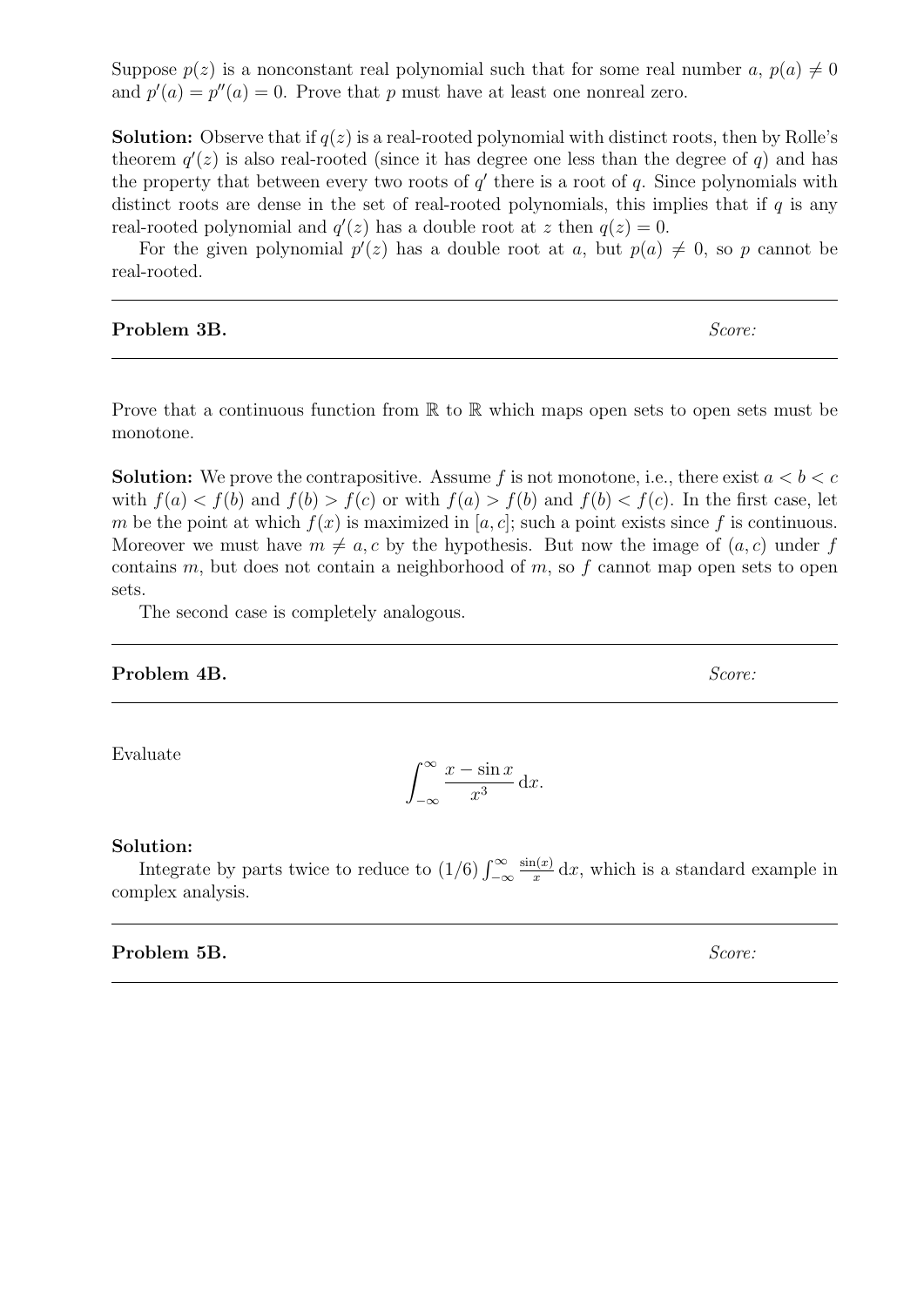Suppose  $h(z)$  is entire,  $h(0) = 3 + 4i$ , and  $|h(z)| \leq 5$  whenever  $|z| < 1$ . What is  $h'(0)$ ?

**Solution:** We have  $|h(0)| =$ √  $9 + 16 = 5$ , so  $|h(0)| \ge |h(z)|$  for  $z \in D = \{|z| < 1\}$ . By the maximum modulus principle this is only possible if  $h(z)$  is constant on D, which implies that  $h'(0) = 0$ .

### Problem 6B. Score:

Show that if A is an  $n \times n$  complex matrix satisfying

$$
|a_{ii}| > \sum_{j \neq i} |a_{ij}|
$$

for all  $i \in \{1, \ldots, n\}$ , then A must be invertible.

#### Solution:

Assume  $Ax = 0$  and choose i such that  $|x_i| = \max_j |x_j|$ . Then

$$
|a_{ii}| |x_i| \le \sum_{j \neq i} |a_{ij}| |x_j| \le \sum_{j \neq i} |a_{ij}| |x_i|
$$

so that

$$
\left(|a_{ii}| - \sum_{j \neq i} |a_{ij}|\right)|x_i| \leq 0.
$$

Since the first factor is positive by assumption and the second is nonnegative, we must have  $x_i = 0$ . By choice of i we must have  $x = 0$  so A is invertible.

# Problem 7B. Score:

For a real symmetric positive definite matrix A and a vector  $v \in \mathbb{R}^n$ , show that

$$
\int_{\mathbb{R}^n} \exp(-x^T A x + 2v^T x) dx = \frac{\pi^{n/2}}{\sqrt{\det A}} \exp(v^T A^{-1} v)
$$

You may assume that  $\int_{-\infty}^{\infty} e^{-x^2} dx =$ √ π.

# Solution:

Complete the square, orthogonally diagonalize A, change variables, and integrate.